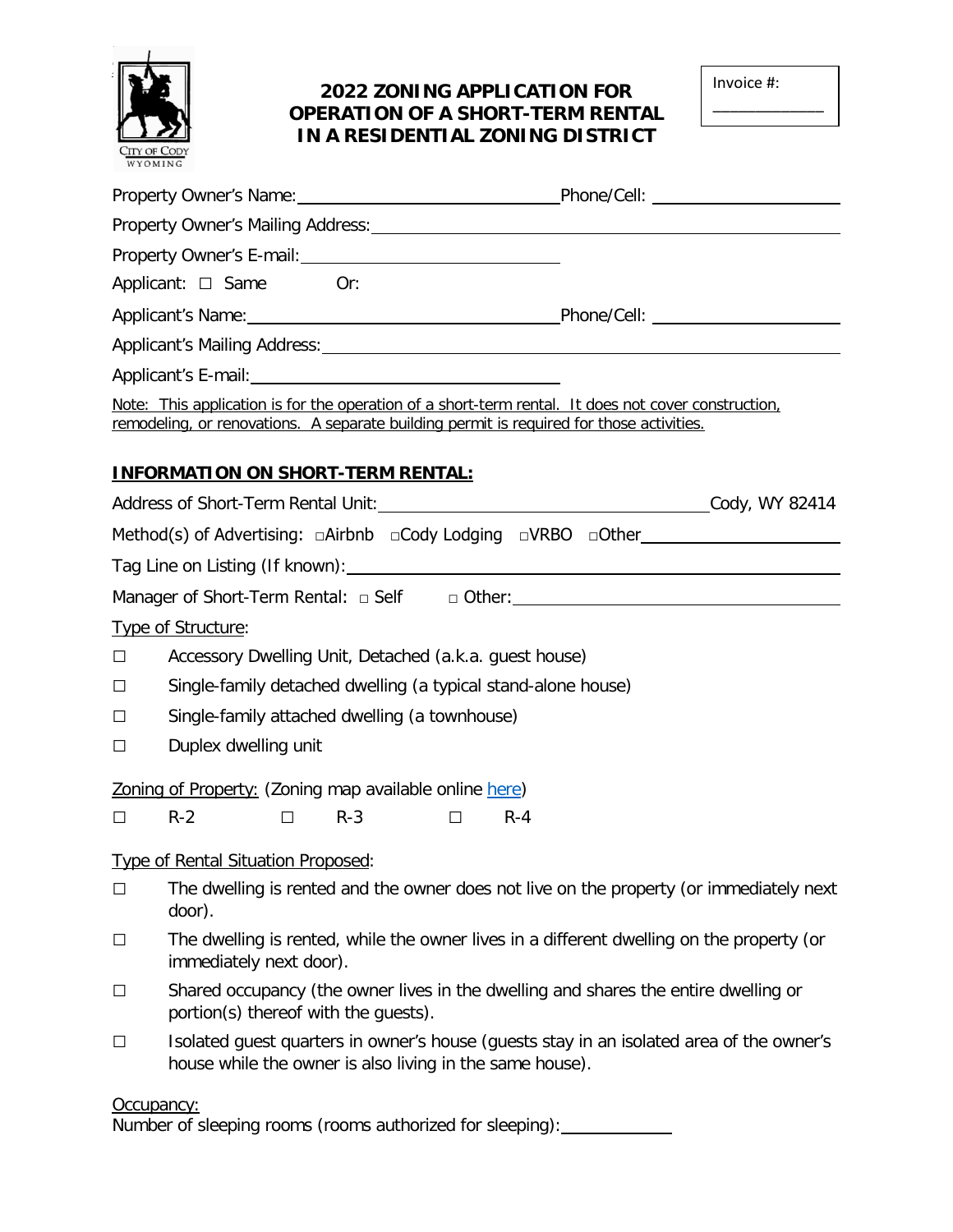Maximum quest occupancy: quests 1 guest sleeping room= 3 guests 2 guest sleeping rooms= 5 guests 3 guest sleeping rooms= 8 guests 4+ guest sleeping rooms= 10 guests

Parking:

Short term rental dwellings that are occupied by both the owner and guest at the same time require one on-site guest parking space per two guest sleeping rooms, or fraction thereof. Guest parking for the short-term rental is:

- □ Not Applicable.
- $\square$  Provided. (If need to add parking, please contact City for requirements.)
- $\square$  Legal non-conforming situation (grandfathered).

**Booking Restriction:** The City of Cody short-term rental regulations allow only singlebookings—where a single group rents the entire short-term rental. It is a violation of the City code to offer separate bookings of individual bedrooms in short-term rental dwellings.

**Owner-Occupied Restriction:** Short term rentals are allowed in the R-2 and R-2MH zoning district only when the property is owner occupied. "Owner occupied" means that the property owner is living in a dwelling on the property (or immediately adjacent property) at the time the short-term rental activity takes place. If the owner is living elsewhere, even just seasonally, the dwelling cannot be used as a short-term rental during that time, if it is located in an R-2 or R-2MH zoning district. Authorized owner-occupied methods are limited to: rental of a portion of the dwelling (room rental) while the owner is also living in the dwelling; rental of an accessory dwelling unit while living in the main dwelling; rental of the main dwelling while living in the accessory dwelling unit; and, rental of a dwelling while living on a lot immediately next door. Long-term rental (30 days or more) does not have the owner-occupancy requirement.

### **Inspection Required:**

The dwelling must be inspected for compliance with the short-term rental requirements of the City of Cody Code prior to operation. Please review the attached Inspection Checklist and make necessary modifications in preparation for the City inspection. Then call the Community Development Department at (307) 527-3469 to schedule an inspection. Approved facilities will be issued a Certificate of Compliance, which must be posted in the short-term rental.

**Application Fee:** A \$25 application fee is required and must be paid to the City of Cody when submitting the application.

I certify that this application for \_\_\_\_\_\_\_\_\_\_\_\_\_\_\_\_\_\_\_\_\_\_\_(street address of short-term rental) accurately reflects the proposed short-term rental situation, and that the short-term rental will be operated in accordance with the zoning requirements of the City of Cody code (attached).

Signature of Owner or Authorized Representative:

**Signature Constant Constant Constant Constant Constant Constant Constant Constant Constant Constant Constant Constant Constant Constant Constant Constant Constant Constant Constant Constant Constant Constant Constant Co** 

Printed Name:

**Note: If the short-term rental is located in an R-2 or R-2MH zone, the above certification must be completed by the property owner.**

**Insurance Notice**: A typical homeowner's insurance policy does not cover use of a property for shortterm rental activities. Many commercial insurance policies do not cover short-term rental activities. Please contact your insurance provider to discuss the insurance needs for use of the property as a shortterm (vacation) rental. If they do not provide insurance for short term rentals, there are companies that specialize in such policies.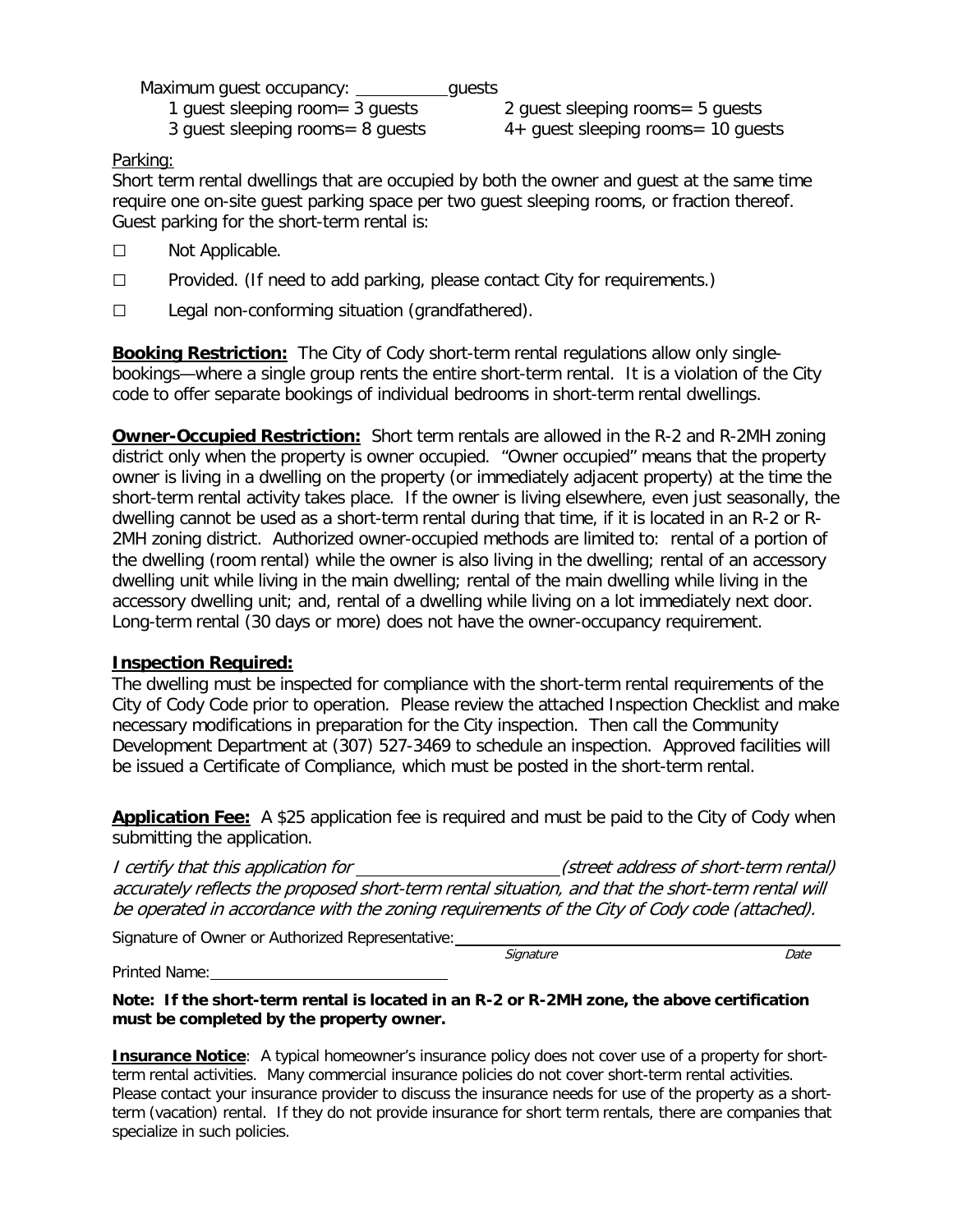**Lodging & Sales Tax Notice:** Short-term rentals are classified as lodging facilities by the State. The owner of the short-term rental is responsible to be sure lodging and sales taxes are paid. Some listing companies collect and pay lodging and sales tax for you. If your listing company does not, then you must register your business with the WY Department of Revenue and pay lodging and sales tax as required (see WY Dept. of Revenue website). The required State Sales Tax ID# is obtained by completing a WY Department of Revenue application, which you can access here: <http://revenue.wyo.gov/Excise-Tax-Division/sales-and-use-tax-license-applications-forms> (select "**[Sales](http://revenue.wyo.gov/001.1-SalesandUseTaxLicenseApplication.pdf?attredirects=0)  [and Use Tax License Application](http://revenue.wyo.gov/001.1-SalesandUseTaxLicenseApplication.pdf?attredirects=0)**").

#### *City of Cody Code 10-8-2(S), Short-term rental.*

- 1. Authorized owner-occupied methods of short-term rental are limited to:
	- a. Rental of a portion of the owner's dwelling (room rental), while the owner is living in the dwelling.
	- b. Rental of an accessory dwelling unit while the owner is living in the main dwelling.
	- c. Rental of the main dwelling while the owner is living in the accessory dwelling unit.
	- d. Rental of a dwelling while the owner is living on a lot immediately next door.
- 2. Within the residential zoning districts, the short-term rental may be operated out of any form of dwelling except a multi-family dwelling. In addition, short-term rental shall not be offered by a renter of the property - i.e., a sublet situation.
- 3. Occupancy of a dwelling used for short-term rental is limited to the lesser of 2.6 guests per guest sleeping room (total rounded to nearest whole number) or a total of ten (10) guests. In addition, short-term rental dwellings shall only be rented to only one (1) group at any one (1) time - a single booking. Separate dwellings on a property may be booked individually.
- 4. Use or conversion of an existing dwelling to an owner-occupied short-term rental shall require one (1) off-street guest parking space meeting the requirements of [chapter 16,](https://codelibrary.amlegal.com/codes/codywy/latest/cody_wy/0-0-0-4933) "Off Street Parking", of this title for every two (2) guest sleeping rooms or fraction thereof, unless otherwise exempted or authorized by this title. The guest parking shall be in addition to the spaces required for the owners. A non-owner-occupied short-term rental does not require additional parking to be provided.
- 5. Prior to use of the dwelling as a short-term rental, the dwelling shall be inspected for fire and life safety items. At a minimum, the short-term rental shall be equipped with functional smoke detectors, a fire extinguisher (minimum rating 2A10BC), and a carbon monoxide alarm if applicable. Each sleeping room shall be provided with Code compliant means of egress. The authority having jurisdiction (i.e., Fire Marshal and/or Building Official) may have additional requirements pursuant to the adopted Fire and/or Building Code. Notwithstanding the above, short-term rentals existing at the date of adoption of this provision shall have until June 30, 2017, to obtain their inspection and until December 31, 2017, to correct any fire and life safety items; no short-term rental activity shall occur if the dwelling is not in compliance with these deadlines.
- 6. Short-term rentals are classified as lodging facilities by the State. As such, the owner of the shortterm rental must register the lodging facility business with the WY Department of Revenue and pay lodging tax as required.
- 7. All short-term rental facilities, whether existing or proposed, shall register with the City of Cody, provide evidence of compliance with this use, and pass the fire/safety inspection. The Community Development Department is authorized to create application form(s) and procedures as necessary to manage and enforce these provisions, both for the initial authorization and for ongoing compliance.